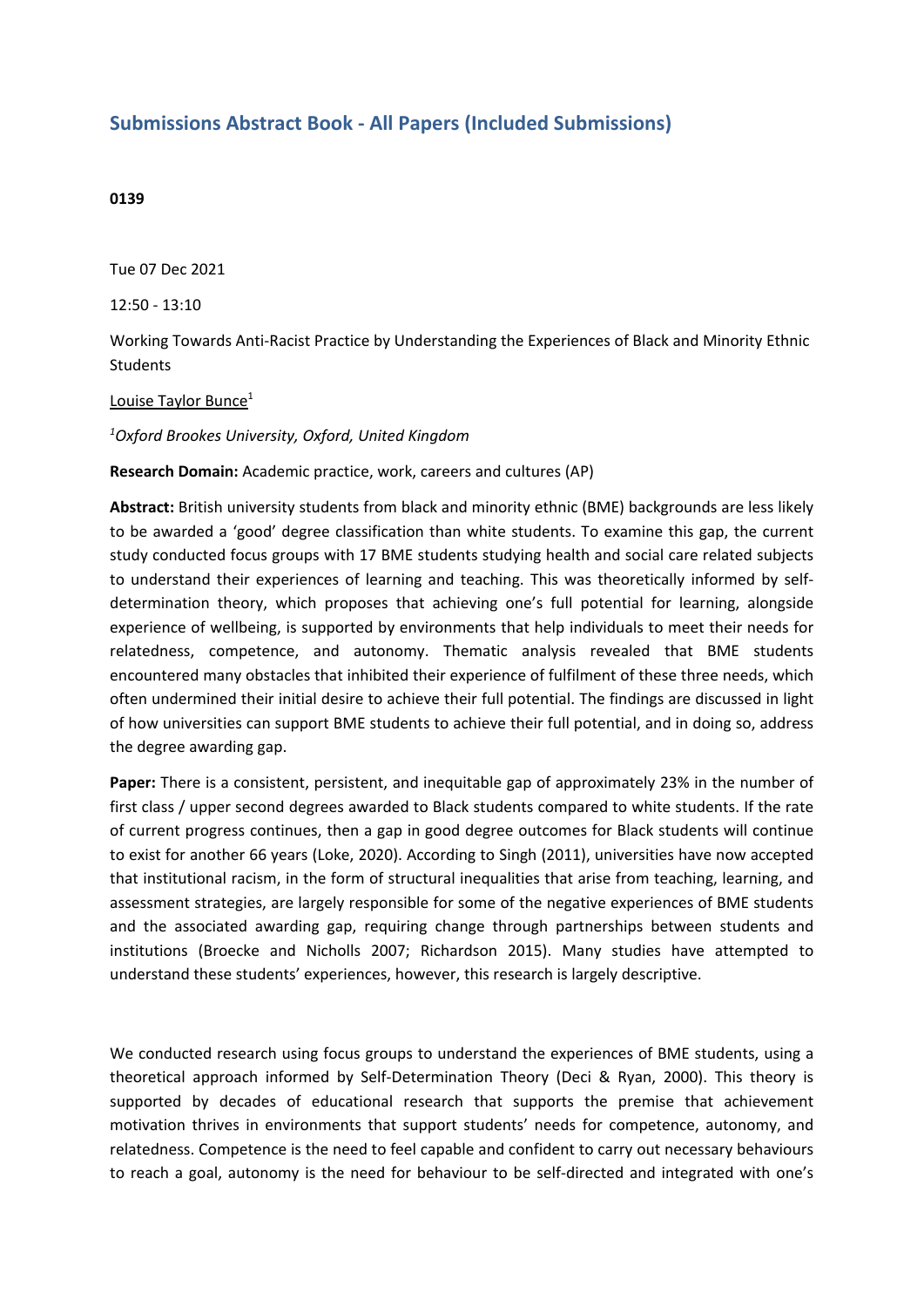own sense of self, and relatedness is the need to feel connected to and supported by others, and to have <sup>a</sup> sense of belonging. The aim of this research was to identify the extent to which BME students experienced fulfilment of their three psychological needs during their experiences of learning and teaching in higher education

In total, 17 full-time students from two degree programmes in health and social care related subjects took part in one of three focus groups. All participants were women, reflecting the fact that women formed the majority of students on the programmes. Their mean age was 32.13 years (SD <sup>=</sup> 9.78, range <sup>=</sup> 18–50 years) (two participants preferred not to answer). The participants described themselves as Black African (12), Asian (3), or White and Black Caribbean (2).

Thematic analysis revealed that the higher education environment largely did not support fulfilment of needs among these students. Most students who took part spoke extensively and in depth about how these needs had generally not been fulfilled, which subsequently had <sup>a</sup> negative impact on their motivation to achieve their full potential and general wellbeing. In terms of *relatedness*, many students reported feeling excluded, frustrated, and distressed during their degree courses, and linked this directly to their BME status: "I have an African accent. […] I didn't have anyone to turn to. [...] I was isolated, it was like no one wanted to be with me." They also experienced a lack of *competence*, feeling disappointed with their grades and feeling that they had not achieved their full potential: "[Now] I just want to pass, I just want to get it scraped through and go, but, sitting here and reflecting, the truth about it is, if we were given the opportunity to be at our best, most of us would have excelled." In relation to *autonomy,* students spoke at length about how they felt they could not be themselves. They felt pressurised to behave in ways that complied with non-BME norms on campus and in placements: "I feel like an imposter. […] [With lecturers] I put on an act … my accent changes, my voice changes, and I'll pretend that I am <sup>a</sup> clever person. […] If I, you know, put on my real accent and if I talked like where I come from, I probably wouldn't be that well liked there. [...] I feel a bit fake."

On <sup>a</sup> surface level, these findings reflect the experiences of many BME students that have previously been reported in previous research. However, the application of SDT in the current study provided richer insight into their experiences of learning and teaching, and have implications for more concrete ways to support their experiences. Based on these findings, this research influenced <sup>a</sup> number of changes to our program and development of anti-racist teaching practices (see [www.brookes.ac.uk/SIIP](http://www.brookes.ac.uk/SIIP)). This talk will, therefore, discuss the findings from the research, and provide examples for educators to help them develop confidence to make changes to support Black students' experiences and ultimately improve the degree-awarding gap.

**References:** Broecke, S. & Nicholls, T. 2007. *Ethnicity and Degree Attainment (Research Report RW92).* London: Department for Education and Skills. Accessed from [www.dcsf.gov.uk/research/data/uploadfiles/RW92.pdf](http://www.dcsf.gov.uk/research/data/uploadfiles/RW92.pdf)

Deci, E. L. & Ryan, R. M., 2000. "The "what" and "why" of goal pursuits: Human needs and the selfdetermination of behavior." *Psychological Inquiry 11*(4): 227–268.